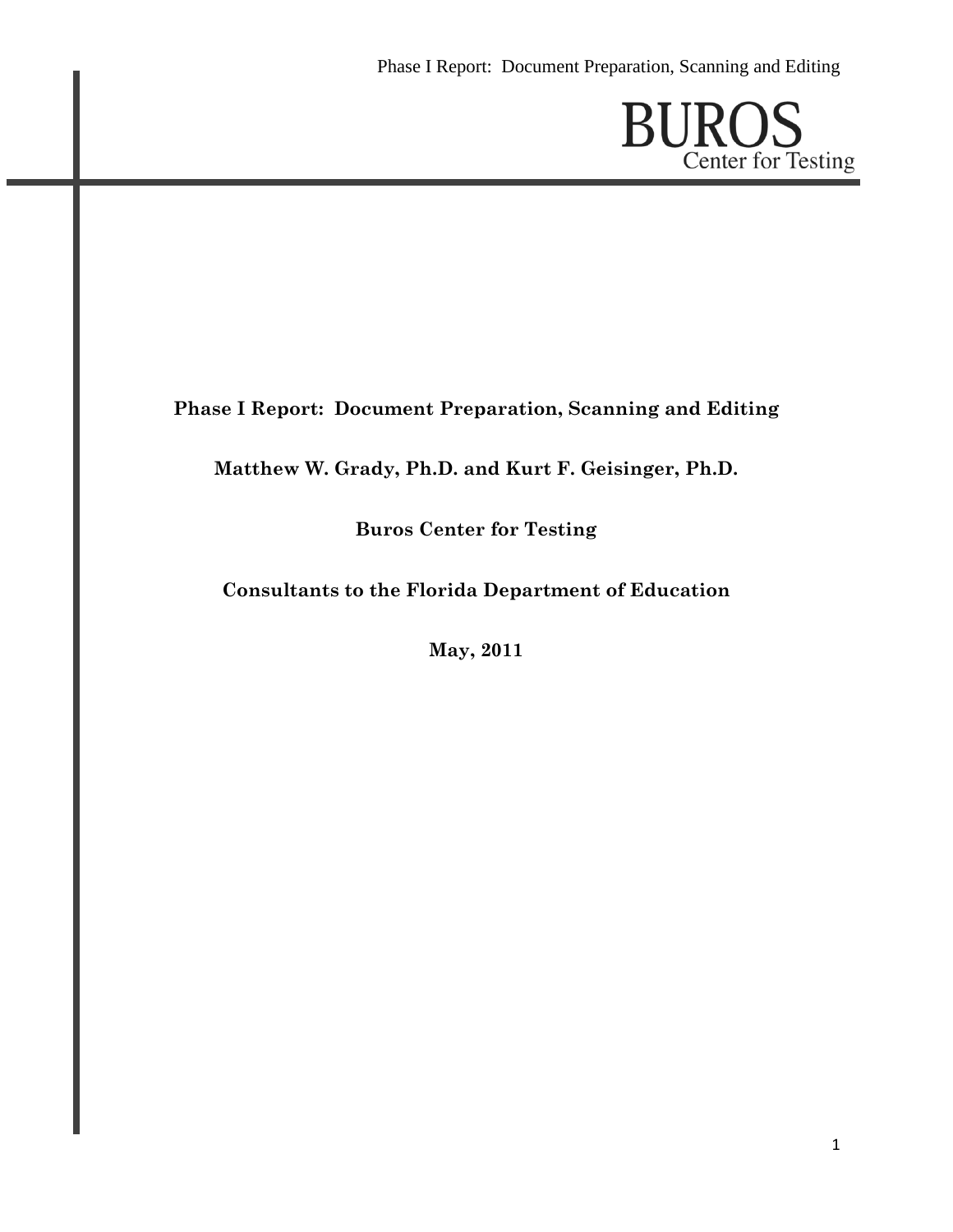#### **Overview**

During the week of May 1, 2011, representatives from the Buros Center for Testing observed the document preparation, scanning, and editing of test documents in accordance with Phase I of Buros' FDOE proposal. Dr. Matthew Grady observed the process at Pearson's Austin, Texas facility, and Dr. Kurt Geisinger observed the process in Pearson's Iowa City, Iowa facility. This report outlines the document preparation, scanning, and editing processes, as implemented by Pearson, and provides some recommendations for process improvements where appropriate.

#### **Document Receipt and Check-in**

All boxes of to-be-scored documents are received in secure, dry receiving areas. Boxes are checked for obvious damage, including water damage and tearing. If obvious damage to the boxes is observed, Pearson personnel take pictures of the damaged boxes and notify the Florida Department of Education (FDOE) to discuss the resolution of issues that might affect scanning. Inbound box labels are scanned into a receiving system, the boxes are manually counted, and the box counts are compared to the counts on the box labels. Counts obtained from the scanned inbound labels are then checked against each district's material return list and the inbound label receiving system, and discrepancies are reported to the Program Team, who then contact district assessment coordinators to resolve the discrepancies. It was our observation that the receiving areas were organized and clean, and the staff appeared to know exactly what they were doing.

#### **Data Preparation**

 Boxes of to-be-scored documents are moved from the secure receiving area to a data preparation area on pallets. The boxes are opened and the to-be-scored documents are removed by Pearson personnel. Pearson personnel then check and sign off on each of the items on the list of contents for the box. To ensure that all to-be-scored documents have been removed from a box, Pearson personnel use a "buddy check" system in which two people examine the bottom of each box for any remaining contents. "Batches" of to-be-scored documents are then created and logged into a Work Flow Management system with a count for each batch. Batches of to-bescored documents are then placed on carts and moved to a holding area where they await transfer to a "batching" area.

**Batching.** Batch carts of to-be-scored documents are moved to the batching area. Pearson personnel ("batchers") remove the paper bands from the to-be-scored documents and remove any extraneous material from the to-be-scored documents, (e.g. Post-it notes, etc.). It was our observation that the adhesive used on the paper bands is quite aggressive and in some cases sticks directly to the stack of to-be-scored documents. In very limited cases this causes tearing of the to-be-scored document when the paper band is removed during batching. Tearing of the tobe-scored documents makes scanning of the documents more difficult and time consuming. It is our recommendation that FDOE consider using paper bands with less aggressive adhesive as this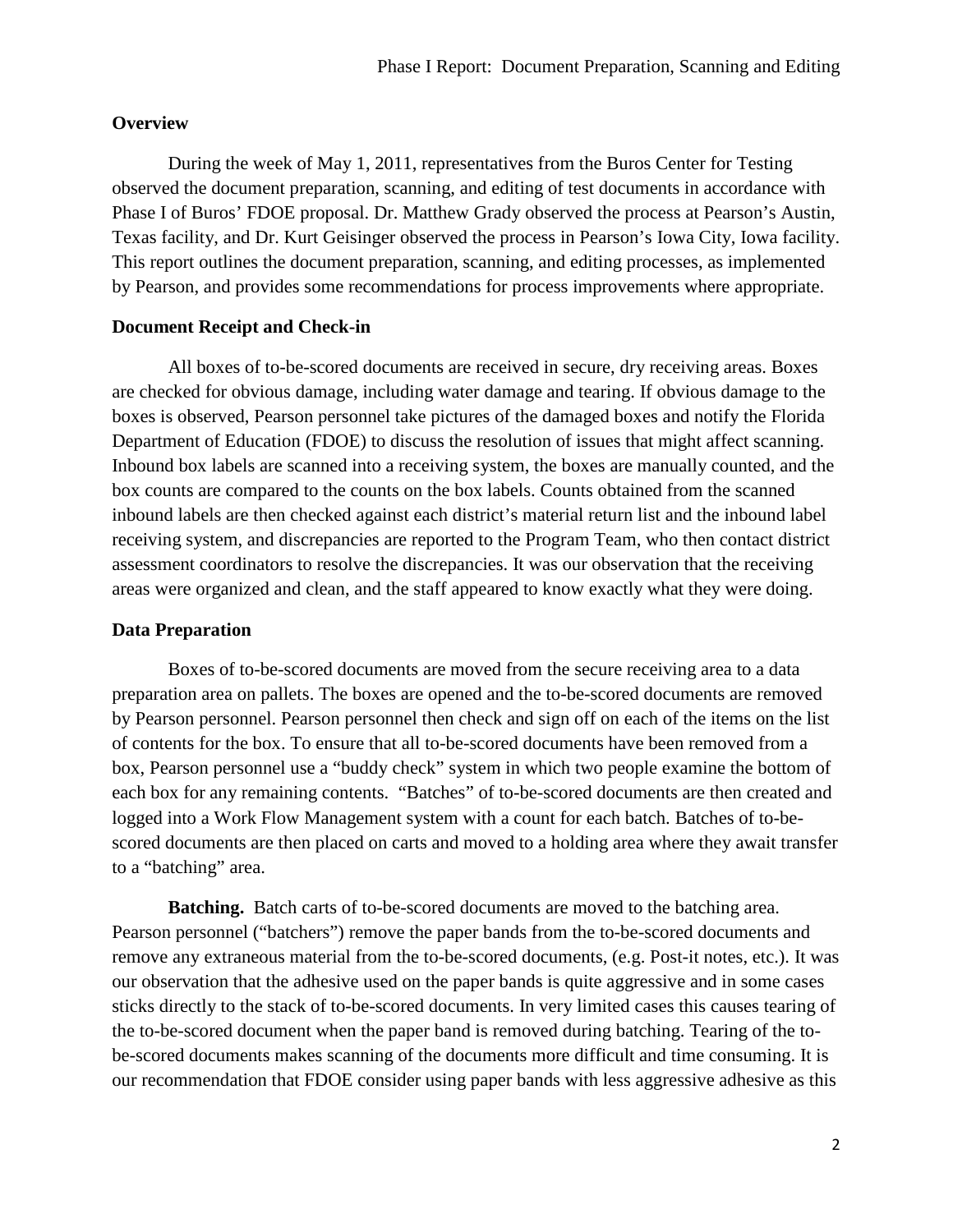would likely eliminate this problem. It is also possible that another type of fastener could be used.

After de-banding, batches of to-be-stored documents are counted and the counts are recorded on a sheet that stays with the batch cart throughout its scanning and editing cycle. The batches of to-be-scored documents are then stacked to a standardized height and a standardized red "X" is drawn across the bottom of the stacked documents. This red "X" is designed to aid in the reassembly of a stack of to-be-scored documents in the rare event of a "dropped stack." A dropped stack is said to have occurred when documents fall from the batch cart due to the cart tipping, etc. The batchers then sign off on the batches before they are placed on carts and moved to a quality control area where they are independently checked by Pearson personnel. Throughout most of this process, the batches remain on the carts. After they are slit and scanned, they are placed back on the original batch carts.

**Quality Control (QC) Check.** Within the quality control area (a separate staging area and staff) Pearson personnel ensure that each stack of to-be-scored documents in the batch has been counted correctly and that a standardized red "X" has been drawn across the bottom of each stack. The quality control personnel sign off on the batch, which is then moved to a logging station. At the logging station, Pearson personnel log an estimated batch and stack count in the Work Flow Management system and sign off on the batch, which is then moved to a holding area in preparation for scanning.

 It was our observation that the data preparation areas were organized and clean. Batch carts traveled only a limited distance between receiving, batching, and QC areas, which decreased the likelihood that to-be-scored documents would be misplaced or dropped. Each Pearson employee who handled the to-be-scored documents at any stage of the data preparation process signed off on a Control Sheet that traveled with the batch cart throughout its remaining cycle. This procedure allows floor managers to track and target document-processing problems to a specific stage at any point during the data preparation process. It was also our observation that Pearson data preparation personnel had adequate access to senior employees and supervisors. In some cases, space appeared limited and workspaces crowded, but not in a manner that impeded effective work.

### **Humidity Control, Document Acclimation, and Moisture Checking**

The goal of humidity control, document acclimation, and moisture checking is to ensure that the moisture level in to-be-scored documents is not high enough to interfere with document scanning. The process differs slightly between the Austin and Iowa City locations.

In both the Austin and Iowa City facilities, the humidity level in the data preparation area is constantly monitored with a running average humidity level displayed on a clearly-visible digital display overhead. When batches are created in the data preparation area, each batch is assigned an acclimation time that indicates the earliest time that the batch can be scanned. The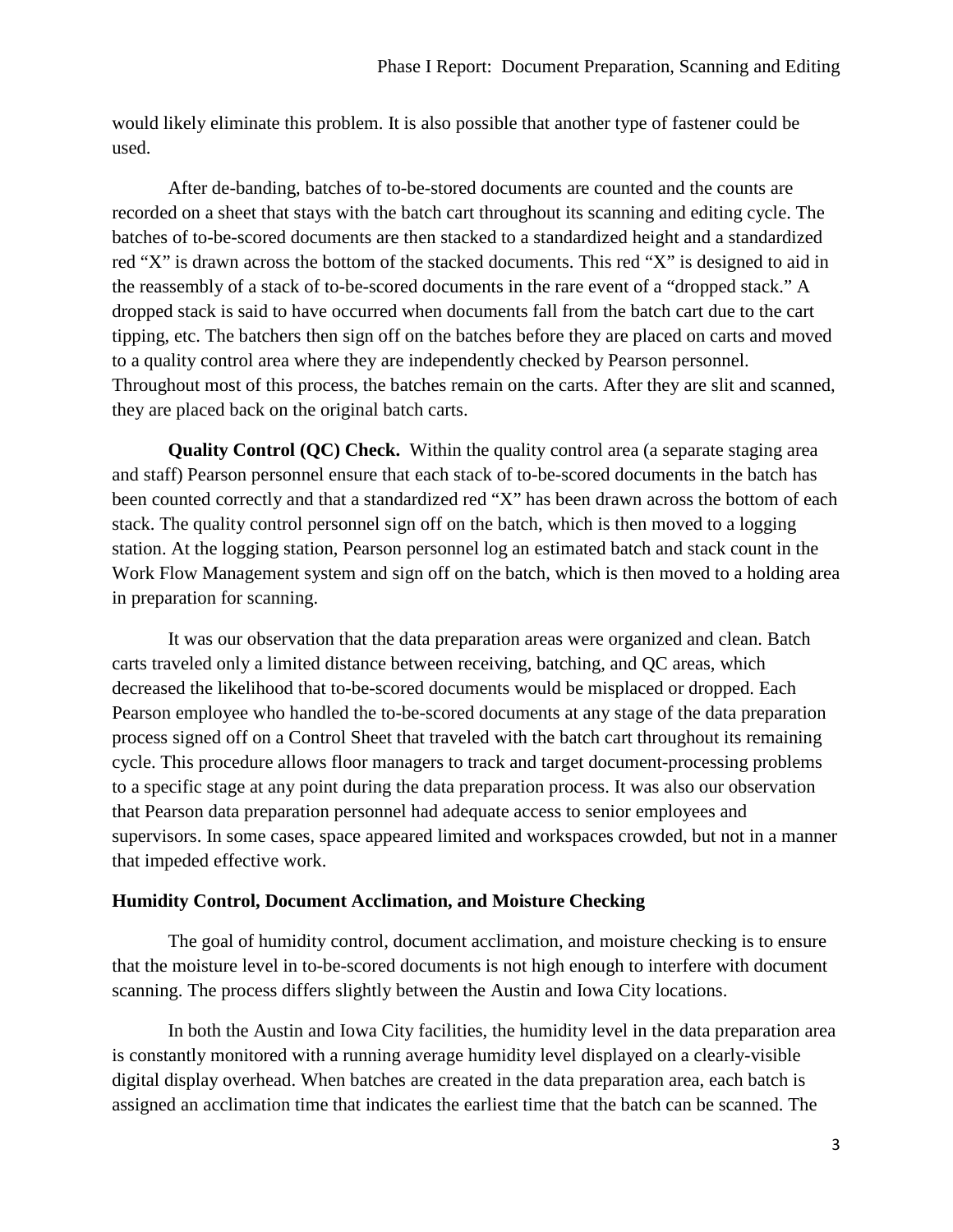purpose of assigning the acclimation time is to ensure that to-be-scored documents have spent at least eight hours in a humidity-controlled environment before they are moved to the document scanning area. After acclimating in the humidity-controlled environment for at least eight hours, a moisture probe is used to test the moisture level of a stack of documents from each batch. If the moisture level observed for a given batch is below a criterion level established by Pearson, the batch can be moved to the scanning area, which is also humidity-controlled. If the moisture level exceeds the criterion level, the batch of to-be-scored documents remains in a humidity-controlled holding area until the moisture level decreases below the criterion level. Most of the carts have four shelves with three stacks placed side-by-side on each shelf. Typically, the middle stack on each shelf is probed to determine the moisture level. Once the moisture level for the batch has decreased below the criterion level, as indicated by the moisture probe, the to-be-scored documents are then moved to the scanning area. In the Iowa City facility, if the moisture level observed for a given batch is below a criterion level established by Pearson, the batch can be moved to the scanning area which is humidity-controlled. If the moisture level exceeds the criterion level after the designated time, the batch of to-be-scored documents may be moved to a special holding area termed the "Sahara Room" until the moisture level decreases below the criterion level. This room is primarily utilized for batches that probe abnormally high upon delivery from Data Prep. This room has an even lower humidity threshold compared to the larger acclimation room. In addition, fans are mounted on the walls in order to provide even better air circulation in that room.

Once the moisture level for the batch has decreased below the criterion level, as indicated by the moisture probe, the to-be-scored documents are moved to the humidity-controlled scanning area.

It was our observation that considerable care was exercised in ensuring that the moisture level of to-be-scored documents was sufficiently low so as to not interfere with document scanning. As there is no "Sahara Room" at the Austin facility, if the moisture level exceeds the criterion level after the designated time, the batch of to-be-scored documents stays in the acclimation room until the moisture level decreases below the criterion level. It is our understanding that Pearson developed the moisture criterion and the humidity-level criterion in collaboration with paper science specialists at the University of Georgia.

### **Document Slitting and Scanning**

**Slitting.** Upon arrival in the scanning area, Pearson personnel check the contents of batch carts. After the initial check, batches are moved to the "slitting" area. During slitting, a batch of to-be-scored documents is fed through an industrial-designed slitting machine that removes the bound edge of each document. The stacks of to-be-scored documents (formerly bound into test booklets) are now in single-sheet format, (i.e. "loose" sheet format). After slitting, the stacks of loose-sheet booklets in the batch are placed back on the batch cart and reviewed by Pearson personnel, who check their contents and sign off again on the Control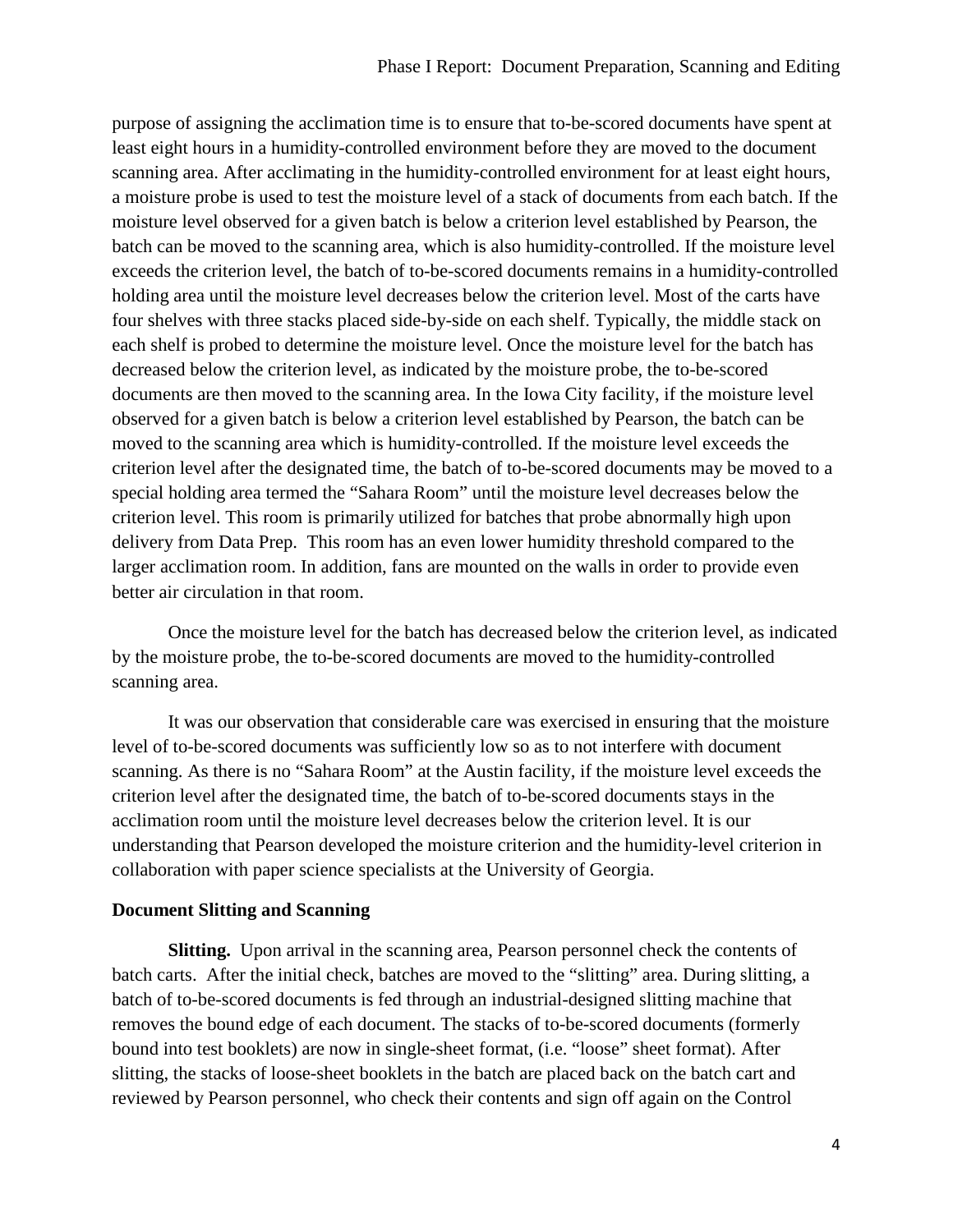Sheet. Once the batch cart of slit sheets has been signed off on in the slitting area, the documents are moved to a nearby holding area where they await scanning, using the red "X" from Data Prep as another stack integrity check.

Before a stack of to-be-scored documents is guided through the slitting machine, a series of test sheets are fed through the slitter to ensure that the machine is correctly calibrated and will slit the correct side of the documents. Failure on a test sheet triggers an automatic shutdown of the slitter, and the problem is resolved according to established guidelines. Although unusual, it is sometimes the case that the slitting machine blade will cut too close and slit across the "timing tracks" of a document. These mis-slit documents must be repaired during the scanning process or "flatbed" scanned by hand during the hand-editing process.

**Scanning.** Once batch carts of slit, to-be-scored documents are signed off on by the document staging, data prep, QC, humidity-control, and slitting personnel, they are ready to be scanned. Before a batch of to-be-scored documents is fed into a scanner, a series of test sheets are fed through the scanner to ensure that the scanner is properly aligned and reading at the desired level of accuracy (scan value intensities). Failure on any of the test sheets will trigger an automatic shutdown of the machine that must be resolved before scanning of any live documents/sheets can continue.

The scan application is designed to only allow the doc id codes assigned to that project. If any other material is intermixed with invalid doc codes for that application, those documents will be rejected and will not scan. These documents are pulled and given to the data prep team to be batched with their appropriate scan application.

There are a number of additional error checks built into the scanning process. During scanning of actual to-be-scored documents, the scanner automatically shuts down:

- if an answer document does not match the document key, which is "hidden" in the "skunk" marks on each page of a document. This mark identifies the document number and page number of each sheet scanned.
- if the documents are fed in an order that is inconsistent with the document key (e.g., items out of order, hence pages out of order). If the document pages are out of order, the scanner operator will put them back in order.
- if a page of a document is skipped or if multiple pages of a document are fed through simultaneously (i.e., a "multiscan"/stuck together).
- if any extraneous material is detected on a page of a document, (e.g., Post-it note, etc.).

The scanner operators made frequent use of compressed air to clear the machines of dust and debris and make use of clear or colored tape embedded with tracking marks on it to restore the tracking marks if they had been damaged. While such damage is rare, it did occur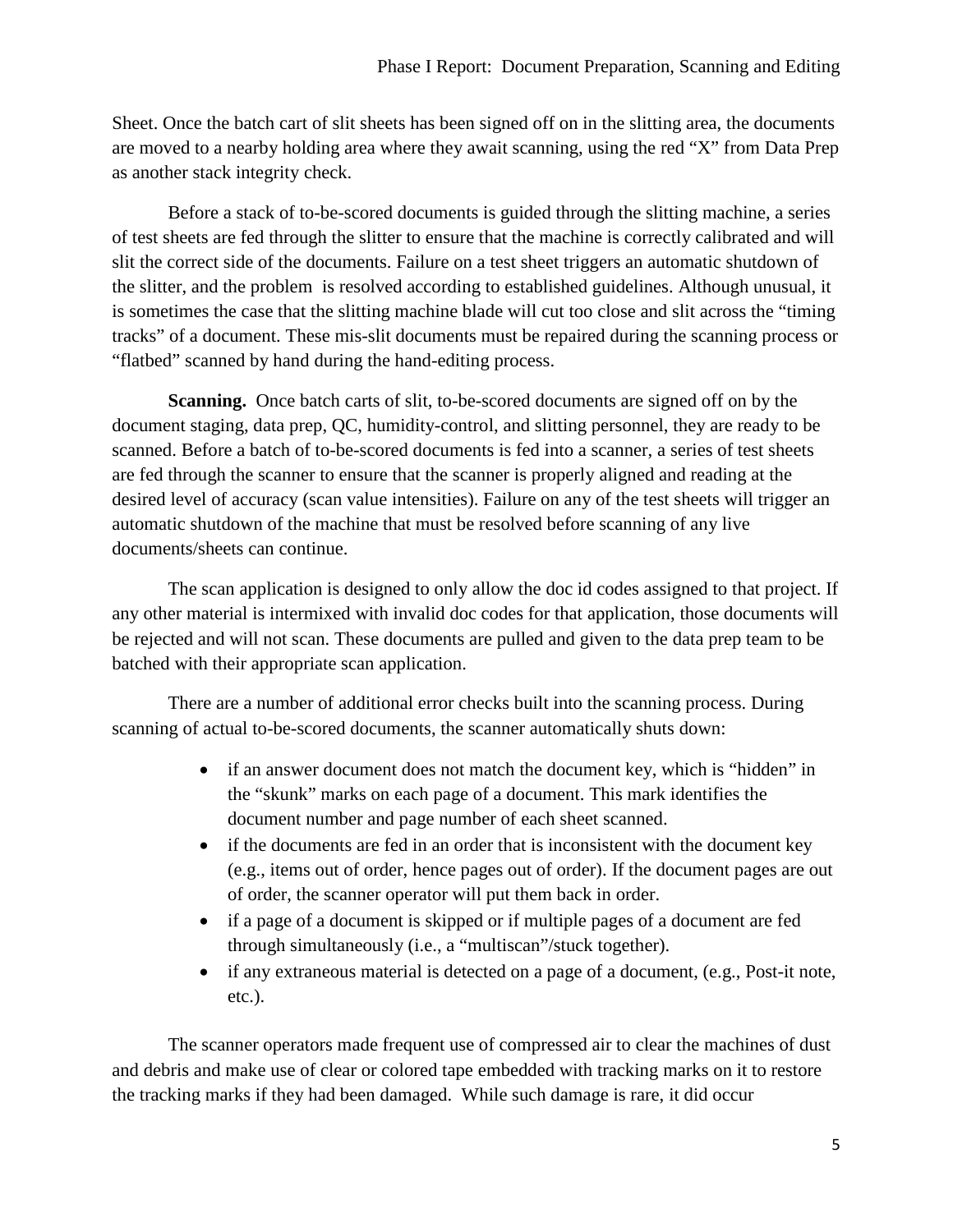occasionally when test takers removed their security label from the test documents or doodled inside the skunk marks.

During scanning, document images are captured and stored electronically and a unique identifying number is laser printed onto each sheet of the physical documents. If a document cannot be successfully scanned for any reason, (e.g., the document is ripped, or the document was damaged during slitting, or the document cannot be read accurately due to damage or ink, etc.) a scanning alert is logged in the Workflow Management System. Documents with minor damage can often be repaired by the scanner operator using the special tape mentioned above that allows the documents to be scanned successfully. Documents that cannot be successfully scanned for other reasons must be flatbed scanned, and unscannable data must be manually entered during the hand-editing stage of document processing.

After scanning, the stacks of documents are placed on their original batch cart and again signed off on by the scan operators on the Control Sheet. The batch cart is then moved to a nearby holding area where it awaits transfer to the hand-editing area.

It was our observation that the period between the slitting and scanning of answer documents is the period when a dropped stack would likely have the most negative consequences. During this period, the to-be-scored documents are transformed into single-sheet format, (i.e., loose sheet format). Although Pearson maintains a detailed "dropped stack procedure," the reassembly of a dropped stack during this stage of the document scoring process would be difficult if it were to occur, as the to-be-scored documents are no longer bound into test booklets. Currently, FDOE addresses this problem by utilizing a serialization system for its Reading and Math retake test and answer books, as well as its Grade 3 Math test and answer book. By this system, a unique serial number is printed on each page of a test document during document printing. These serial numbers effectively ensure that dropped stacks of serialized documents can be accurately reassembled. A dropped stack of loose document pages from grades without serial numbers, however, would be more difficult to reassemble. We were happy to learn that FDOE included the requirement of lithocodes on all student answer documents in its future production specifications. Like serialization systems, lithocoding systems print a unique identifying number on each page of each answer document during document printing. We believe that the utilization of the lithocoding system will reduce the severity of problems resulting from dropped stacks, should any occur.

**Scanner Maintenance and Calibration.** Scanners undergo routine maintenance with every 2.5 to 3 million sheets scanned. Each scanner has a programmatic maintenance countdown clock that indicates to the scanner operator the number of documents that can be scanned before the scanner must undergo routine maintenance. If the scanner reaches the "countdown" number, it shuts down automatically until routine maintenance has been performed. Attached to each scanner is a maintenance log that shows the maintenance history and includes a brief description of the type of maintenance performed. Pearson maintenance personnel are on-site during daytime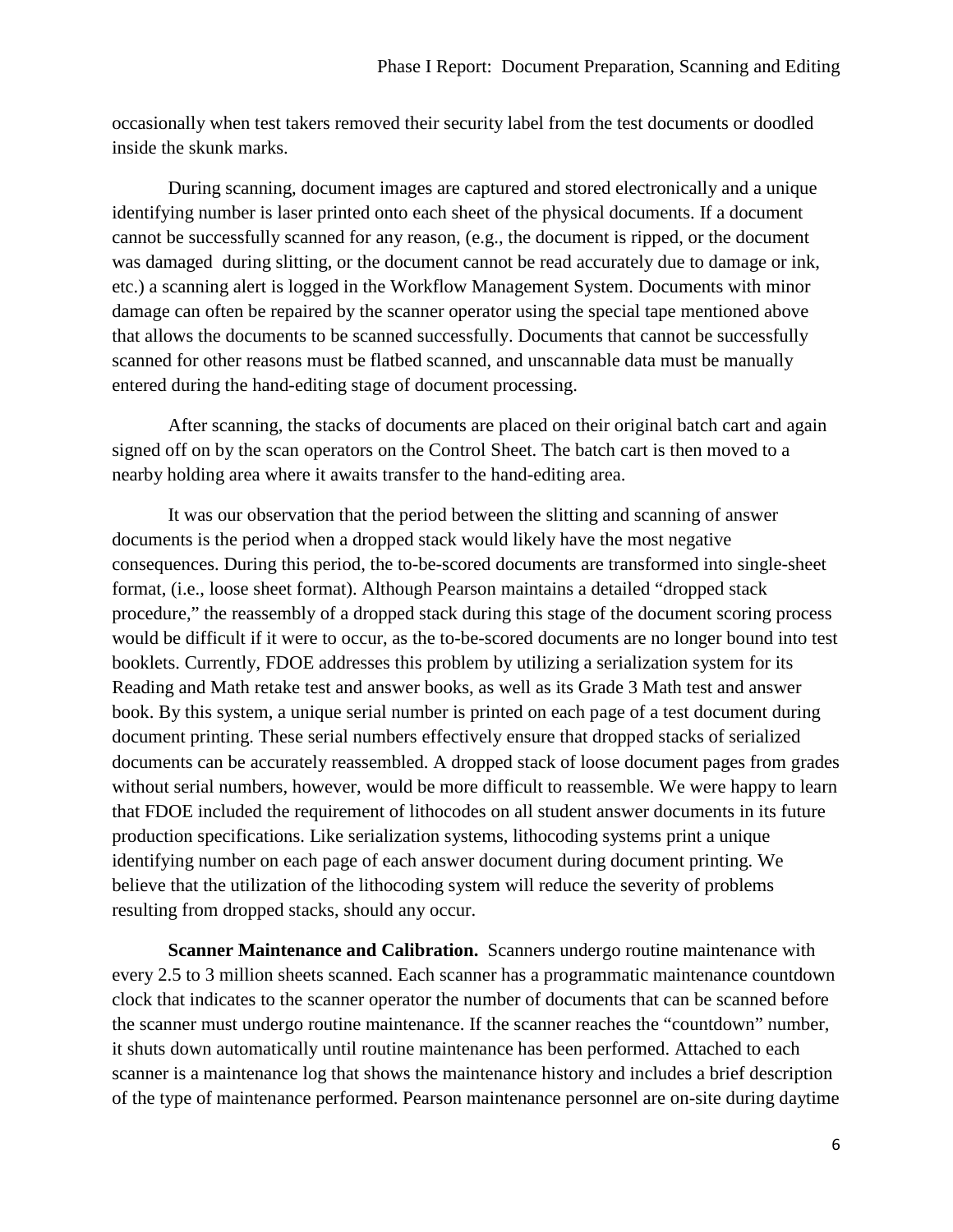hours and on-call during nighttime shifts. Scanner calibration frequency reports are also maintained by scanning managers. Scanner calibration frequency reports contain information on scanner calibrations that include checks on the mark intensity thresholds and double mark/multimark identification threshold settings. It was our observation that Pearson scanner maintenance was performed with adequate regularity and that scanner calibration frequency reports were adequately maintained.

An additional "alert log" of slitting and scanning anomalies is maintained by the Pearson program team. The alert log records and provides a description of abnormal occurrences, (e.g., poorly slit document pages, document pages rendered unscannable by damage caused by adhesive on document paper bands, a dropped stack). The log is maintained as a Microsoft Excel spreadsheet by a scanning manager and can be summarized by scanning machine, scanning operator, or scanning section to identify trends. It was our observation that these logs were adequately maintained.

### **Hand Editing**

Batch carts of scanned physical documents are moved to the hand-editing area where they are scanned into the Workflow Management System to ensure there is a record of their physical arrival in the hand-editing area. The scanning program sends electronic scan data from the scanning area to an image-editing program used in the hand-editing area. Documents that trigger a scan alert during scanning are identified by the image-editing program and Pearson editors apply the necessary edits according to guidelines agreed on with the Department. If Pearson editors are unable to resolve the alerts, the Pearson program team is contacted. It was our observation that Pearson personnel within the hand-editing area had adequate access to senior employees and supervisors.

Documents that could not be scanned via the machines are considered "unscannable" and/or "unscorable", and they must be flatbed scanned by hand and scannable marks present in the document must be entered manually by hand-editors. If documents are too damaged to be flatbed scanned the program team is notified. Manual entry of item data not scanned is "double key-entered" meaning that two independent Pearson editors electronically enter student marks so that the entries can be checked for agreement. If there is disagreement between hand entries, the disagreement is resolved by a senior Pearson editor.

As an extra QC measure, Pearson personnel in the hand-editing area also check a sample of all non-alerted scanned documents. All student marks on every 250<sup>th</sup> physical document are checked against the scanned file for agreement. This serves as an additional check of the scanner accuracy. Lack of agreement between the physical documents and electronic scan files could indicate a potential problem in scanning which would be addressed immediately by a senior Pearson editor.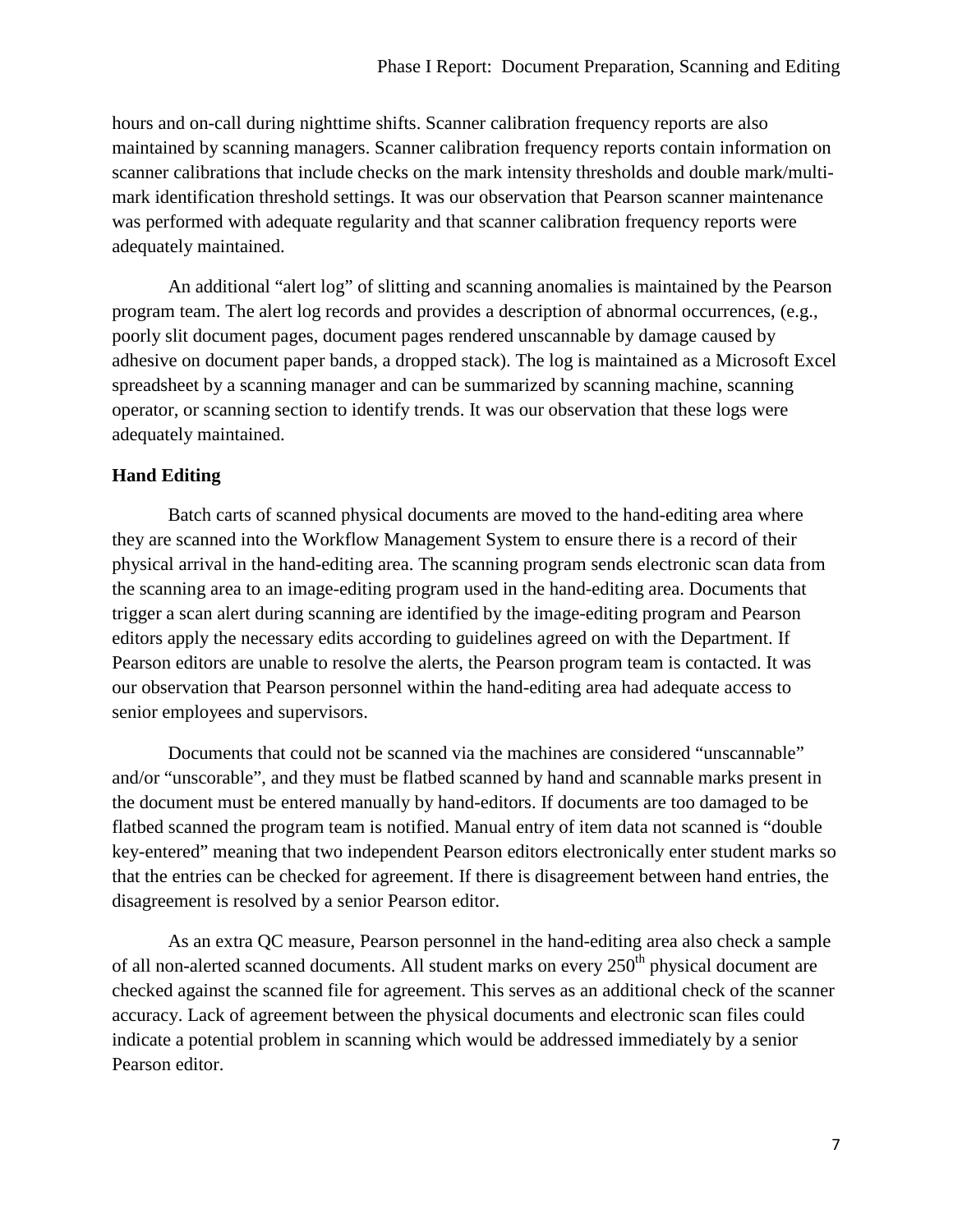For some answer documents for some grade levels, examinees "write in" their answers to questions in boxes located above the answer bubbles. These questions in the Mathematics tests are known as "gridded response" questions. Examinees then "bubble in" the corresponding bubbles according to written instructions. It was our observation that there were occasional discrepancies between the "written in" and "bubbled in" answers on answer documents. For example, the examinee may write in the correct answer but bubble in the answer document incorrectly. In such an instance, the response would be considered incorrect. The fact that these types of discrepancies occur does not indicate that the answer documents are being inaccurately scanned, scored, or hand-edited by Pearson. However, we include this information in our report so that FDOE is aware that these types of discrepancies can occur. Our recommendation is that FDOE consider this problem and how it might be ameliorated – possibly by ensuring that students have adequate practice bubbling in answer documents when necessary. It might also be possible that software could be developed to read the written-in responses directly. However, at present, we are unaware of any software that is capable of performing this function.

### **Transcription**

 All documents requiring transcription for Spring 2011 were routed to Iowa City. Documents requiring transcription include a mix of circled, bubbled (gridded), and handwritten responses. Data from the approximately 1,500 large print documents are manually "double keyentered into Pearson's FALCON system meaning that two independent, trained senior transcribers enter student marks so that the entries can be checked for agreement systematically and resolved by a third individual. Transcription of data from a large print answer document to a regular answer document is completed by a senior transcriber and the transcription is checked by a second employee. The transcribed data is checked against the Falcon system data and an error report is generated for any mis-matches. All mis-matches are investigated and corrected as necessary. Those responses that involve Braille are sent to a specialized company (Florida Instructional Materials Center) that transcribes the answers into a scannable document.

### **Site Security**

It was our observation that the Austin and Iowa City sites were highly secure sites. No unauthorized persons were allowed into the receiving, data preparation, scanning, or handediting areas of either facility. It was our impression that students' personally identifiable information was safeguarded in strict compliance with FERPA.

### **Overall Impressions**

 Our overall impression of the document preparation, scanning, and editing processes performed by Pearson was quite positive. Pearson took adequate care to ensure that documents were handled appropriately and accounted for. To-be-scored documents were checked for moisture. The Pearson facilities were clean and organized and detailed process documents were available to Pearson personnel. Scanning machines were adequately maintained, as were scanner